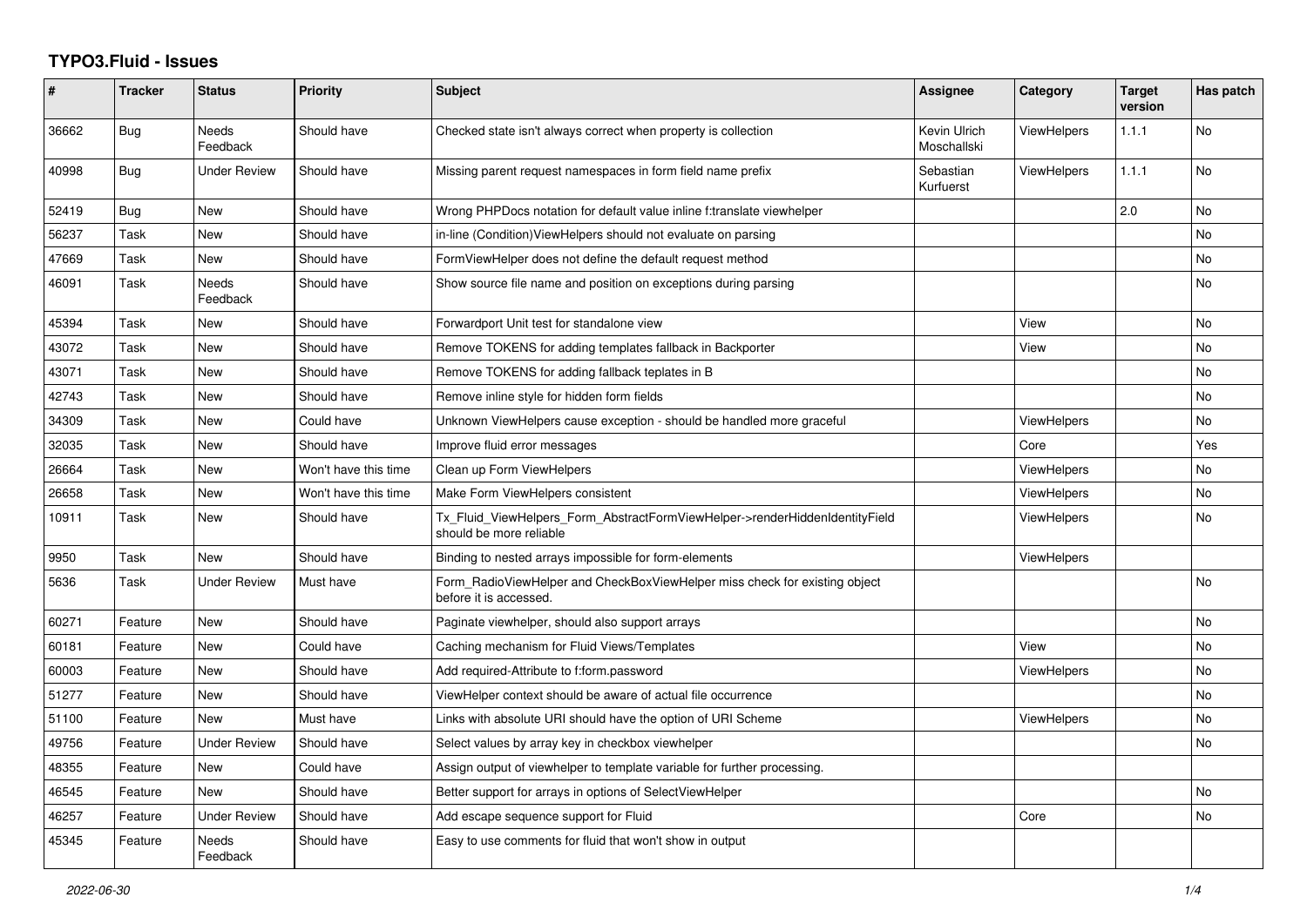| $\sharp$ | <b>Tracker</b> | <b>Status</b>       | <b>Priority</b> | <b>Subject</b>                                                                       | <b>Assignee</b> | Category           | <b>Target</b><br>version | Has patch |
|----------|----------------|---------------------|-----------------|--------------------------------------------------------------------------------------|-----------------|--------------------|--------------------------|-----------|
| 45153    | Feature        | New                 | Should have     | f:be.menus.actionMenuItem - Detection of the current select option is insufficient   |                 |                    |                          | <b>No</b> |
| 42397    | Feature        | New                 | Should have     | Missing viewhelper for general links                                                 |                 |                    |                          | No        |
| 40081    | Feature        | New                 | Should have     | Allow assigned variables as keys in arrays                                           |                 |                    |                          | No        |
| 39936    | Feature        | New                 | Should have     | registerTagAttribute should handle default values                                    |                 | <b>ViewHelpers</b> |                          | No        |
| 38130    | Feature        | New                 | Should have     | Checkboxes and multiple select fields should have an assignable default value        |                 |                    |                          | No        |
| 36559    | Feature        | New                 | Could have      | New widget progress bar                                                              |                 |                    |                          | Yes       |
| 36410    | Feature        | <b>New</b>          | Should have     | Allow templates to send arguments back to layout                                     |                 | ViewHelpers        |                          | <b>No</b> |
| 33215    | Feature        | New                 | Should have     | RFC: Dynamic values in ObjectAccess paths                                            |                 |                    |                          | No        |
| 31955    | Feature        | New                 | Should have     | f:uri.widget                                                                         |                 | Widgets            |                          | <b>No</b> |
| 30555    | Feature        | New                 | Could have      | Make TagBuilder more extensible                                                      |                 | Core               |                          | No        |
| 10472    | Feature        | New                 | Could have      | <b>Fluid Standalone distribution</b>                                                 |                 | Core               |                          | <b>No</b> |
| 9514     | Feature        | New                 | Should have     | Support explicit Array Arguments for ViewHelpers                                     |                 |                    |                          |           |
| 8989     | Feature        | Needs<br>Feedback   | Could have      | Search path for fluid template files                                                 |                 | View               |                          | No        |
| 7608     | Feature        | <b>New</b>          | Could have      | Configurable shorthand/object accessor delimiters                                    |                 | Core               |                          | Yes       |
| 4704     | Feature        | New                 | Should have     | Improve parsing exception messages                                                   |                 | Core               |                          |           |
| 3291     | Feature        | Needs<br>Feedback   | Should have     | Cacheable viewhelpers                                                                |                 |                    |                          | No        |
| 1907     | Feature        | New                 | Could have      | Default values for view helpers based on context                                     |                 | Core               |                          |           |
| 65424    | Bug            | Under Review        | Should have     | SelectViewHelper must respect option(Value Label)Field for arrays                    |                 | ViewHelpers        |                          | <b>No</b> |
| 60856    | Bug            | New                 | Must have       | Target attribute not supported by the form viewhelper                                |                 | <b>ViewHelpers</b> |                          | Yes       |
| 58983    | Bug            | New                 | Should have     | format date does not respect linebreaks and throws exception                         |                 |                    |                          | No        |
| 58921    | Bug            | New                 | Should have     | f:form.* VHs crash if NOT inside f:form but followed by f:form                       |                 |                    |                          | No        |
| 57885    | <b>Bug</b>     | New                 | Must have       | Inputs are cleared from a second form if the first form produced a vallidation error |                 |                    |                          | <b>No</b> |
| 54284    | <b>Bug</b>     | New                 | Should have     | Default Option for Switch/Case VH                                                    |                 | ViewHelpers        |                          | No        |
| 52591    | Bug            | New                 | Should have     | The Pagination Widget broken for joined objects                                      |                 |                    |                          | <b>No</b> |
| 52536    | Bug            | <b>Under Review</b> | Should have     | Errorclass not set if no property-attribute set                                      |                 |                    |                          |           |
| 50888    | Bug            | Under Review        | Should have     | WSOD by changing name of section and if Fluid caches are generated                   |                 |                    |                          | <b>No</b> |
| 49600    | Bug            | New                 | Should have     | f:form tag shown as a HTML on frontend                                               |                 | <b>ViewHelpers</b> |                          | No        |
| 49038    | Bug            | New                 | Must have       | form.select does not select the first item if prependOptionValue is used             |                 |                    |                          | No.       |
| 47006    | Bug            | Under Review        | Should have     | widget identifier are not unique                                                     |                 |                    |                          | No        |
| 40064    | Bug            | New                 | Must have       | Multiselect is not getting persisted                                                 |                 | ViewHelpers        |                          | No        |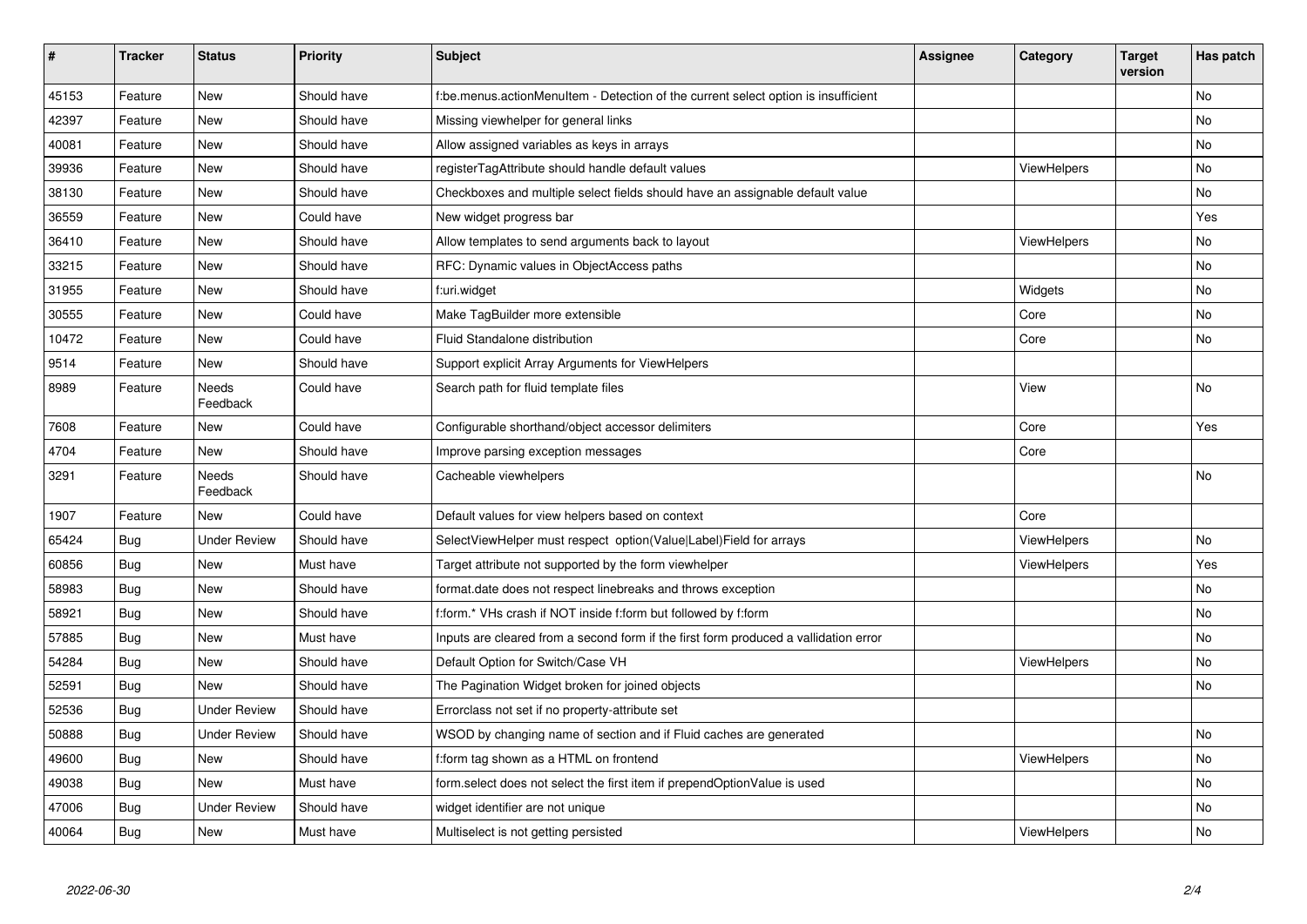| ∦     | <b>Tracker</b> | <b>Status</b>            | <b>Priority</b> | <b>Subject</b>                                                                                              | Assignee                    | Category           | <b>Target</b><br>version | Has patch      |
|-------|----------------|--------------------------|-----------------|-------------------------------------------------------------------------------------------------------------|-----------------------------|--------------------|--------------------------|----------------|
| 39990 | Bug            | <b>New</b>               | Should have     | Same form twice in one template: hidden fields for empty values are only rendered<br>once                   |                             | Core               |                          | <b>No</b>      |
| 38369 | Bug            | New                      | Must have       | Resource ViewHelpers should not fall back to request package                                                |                             | View               |                          | No             |
| 37619 | Bug            | <b>New</b>               | Should have     | Fatal Error when using variable in name attribute of Section ViewHelper                                     |                             | <b>ViewHelpers</b> |                          | No             |
| 36655 | Bug            | <b>New</b>               | Should have     | <b>Pagination Links</b>                                                                                     |                             | Widgets            |                          | No             |
| 34682 | Bug            | <b>Under Review</b>      | Should have     | Radio Button missing checked on validation error                                                            |                             | ViewHelpers        |                          | N <sub>o</sub> |
| 30937 | Bug            | <b>New</b>               | Should have     | CropViewHelper stringToTruncate can't be supplied so it can't be easily extended                            |                             | <b>ViewHelpers</b> |                          | Yes            |
| 28554 | <b>Bug</b>     | <b>New</b>               | Should have     | (v4) implement feature flag to disable caching                                                              |                             |                    |                          | No             |
| 28553 | <b>Bug</b>     | New                      | Should have     | improve XHProf test setup                                                                                   |                             |                    |                          | No             |
| 28552 | Bug            | New                      | Should have     | (v5) write ViewHelper test for compiled run; adjust functional test to do two passes<br>(uncached & cached) |                             |                    |                          | No             |
| 28550 | Bug            | New                      | Should have     | (v4) make widgets cacheable, i.e. not implement childnodeaccess interface                                   |                             |                    |                          | No             |
| 28549 | Bug            | New                      | Should have     | make widgets cacheable, i.e. not implement childnodeaccess interface                                        |                             |                    |                          | No             |
| 27607 | Bug            | <b>New</b>               | Must have       | Make Fluid comparisons work when first element is STRING, second is NULL.                                   |                             | Core               |                          | No             |
| 13045 | Bug            | <b>New</b>               | Should have     | Entity decode of strings are different between if-conditions and output of variable                         |                             |                    |                          |                |
| 8648  | Bug            | New                      | Should have     | format.crop ViewHelper should support all features of the crop stdWrap function                             |                             | ViewHelpers        |                          | No             |
| 3481  | <b>Bug</b>     | <b>New</b>               | Should have     | Use ViewHelperVariableContainer in PostParseFacet                                                           |                             | Core               |                          | No.            |
| 54195 | Task           | New                      | Should have     | Rename and move FormViewHelper's errorClass value, currently 'f3-form-error'                                | Adrian Föder                | <b>ViewHelpers</b> |                          | No             |
| 51239 | <b>Bug</b>     | <b>Under Review</b>      | Must have       | AbstractViewHelper use incorrect method signature for "\$this->systemLogger->log()"                         | Adrian Föder                | Core               |                          | Yes            |
| 59057 | <b>Bug</b>     | <b>Under Review</b>      | Must have       | Hidden empty value fields shoud be disabled when related field is disabled                                  | <b>Bastian</b><br>Waidelich | <b>ViewHelpers</b> |                          | No             |
| 58862 | Bug            | <b>Needs</b><br>Feedback | Should have     | FormViewHelper doesn't accept NULL as value for \$arguments                                                 | Bastian<br>Waidelich        | <b>ViewHelpers</b> |                          | Yes            |
| 53806 | Bug            | Under Review             | Should have     | Paginate widget maximumNumberOfLinks rendering wrong number of links                                        | <b>Bastian</b><br>Waidelich | Widgets            |                          | No             |
| 3725  | Feature        | New                      | Could have      | <b>CSS Engine</b>                                                                                           | Christian Müller            | ViewHelpers        |                          | No             |
| 55008 | <b>Bug</b>     | Under Review             | Should have     | Interceptors should be used in Partials                                                                     | Christian Müller            |                    |                          | No             |
| 33628 | Bug            | <b>Needs</b><br>Feedback | Must have       | Multicheckboxes (multiselect) for Collections don't work                                                    | Christian Müller            | <b>ViewHelpers</b> |                          | No             |
| 37095 | Feature        | New                      | Should have     | It should be possible to set a different template on a Fluid TemplateView inside an<br>action               | Christopher<br>Hlubek       |                    |                          | No             |
| 8491  | Task           | Needs<br>Feedback        | Should have     | link action and uri action differ in absolute argument                                                      | Karsten<br>Dambekalns       | <b>ViewHelpers</b> |                          | No             |
| 52640 | Feature        | <b>Under Review</b>      | Should have     | Create an UnlessViewHelper as opposite to the IfViewHelper                                                  | <b>Marc Neuhaus</b>         |                    |                          | No             |